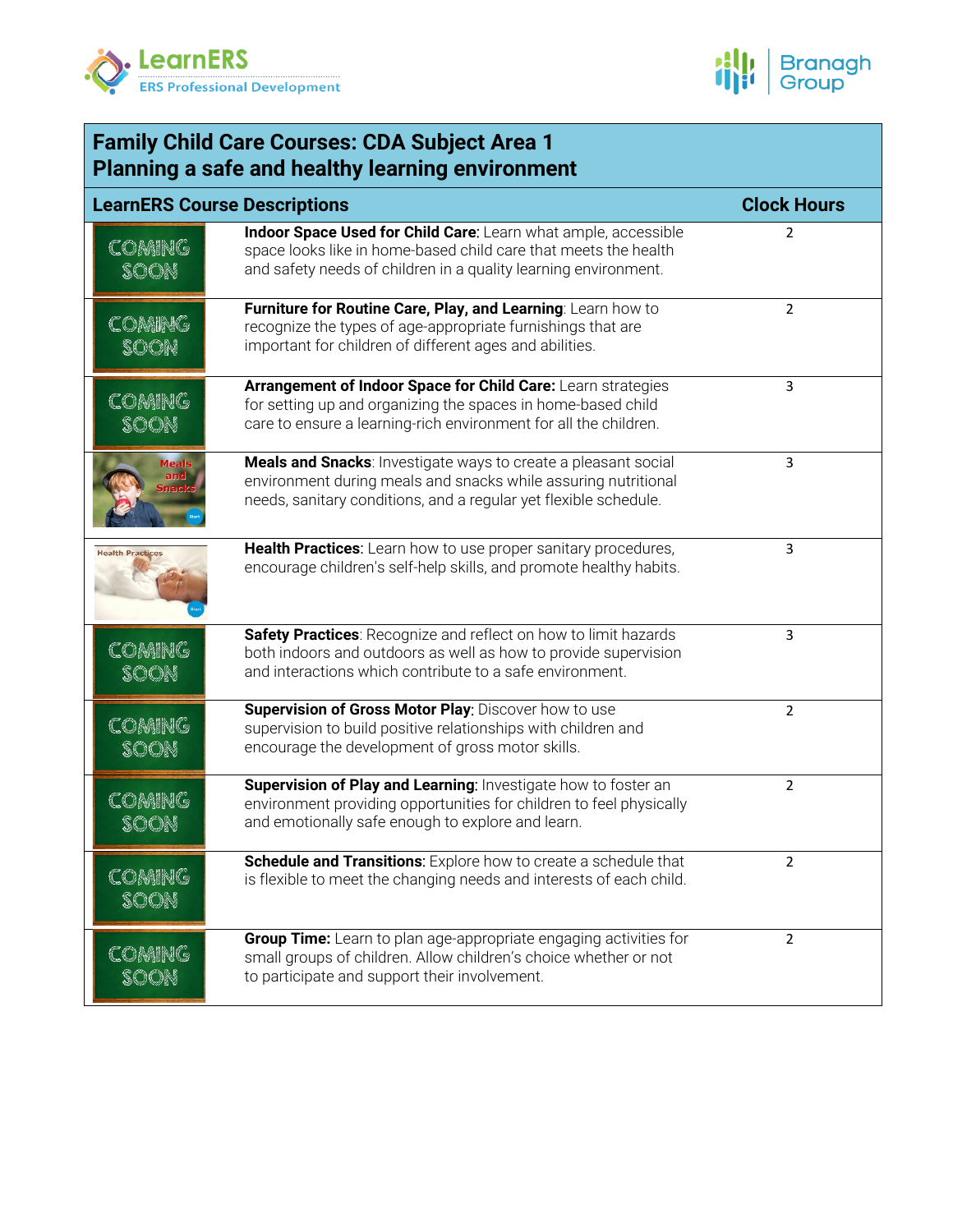



| <b>Family Child Care Courses: CDA Subject Area 2</b><br>Advancing children's physical and intellectual development |                                                                                                                                                                                                                                                 |                    |  |  |
|--------------------------------------------------------------------------------------------------------------------|-------------------------------------------------------------------------------------------------------------------------------------------------------------------------------------------------------------------------------------------------|--------------------|--|--|
| <b>LearnERS Course Descriptions</b>                                                                                |                                                                                                                                                                                                                                                 | <b>Clock Hours</b> |  |  |
| COMING<br>SOON                                                                                                     | Talking with Children: Learn how to talk to children about<br>activities and routines, exposing them to the rhythm and pattern<br>of spoken language, and help them connect words to things and<br>people around them.                          | 2                  |  |  |
| Encouraging<br>Vocabulary<br>Development                                                                           | <b>Encouraging Vocabulary Development: Identify ways to provide</b><br>a learning-rich environment that includes descriptive words and<br>opportunities to use new vocabulary.                                                                  | 3                  |  |  |
| COMING<br>SOON                                                                                                     | Responding to Children's Communication: Learn to provide<br>positive responses and interest in children's communication and<br>help them add words and ideas to their communication.                                                            | $\overline{2}$     |  |  |
| COMING<br>SOON                                                                                                     | Provider Use of Books with Children: Identify ways to use books<br>that will engage children and appropriately support their<br>emerging language development.                                                                                  | 2                  |  |  |
| COMING<br>SOON                                                                                                     | Encouraging Children's Use of Books: Explore ways to provide a<br>learning-rich environment with a wide selection of books for<br>children of all ages and provide positive attention to children<br>looking at and reading books on their own. | $\overline{2}$     |  |  |
| Fine<br>Motc                                                                                                       | Fine Motor: Explore ways to provide a wide selection of<br>appropriate fine motor materials while creating a climate that<br>supports independent use of materials for children of all ages<br>and developmental stages.                        | 3                  |  |  |
|                                                                                                                    | Art: Explore types of age-appropriate art materials and encourage<br>individual expression while providing attentive supervision based<br>on the ages and abilities of the children.                                                            | 2                  |  |  |
| <b>Music and Movement</b>                                                                                          | Music and Movement: Investigate ways to provide a learning-rich<br>environment with age-appropriate musical instruments and toys<br>for children of different ages and developmental stages.                                                    | 3                  |  |  |
|                                                                                                                    | <b>Blocks:</b> Explore the types of blocks and accessories, the space<br>for building, and ways to support children's curiosity, reasoning,<br>and problem solving to create quality block play experiences.                                    | $\overline{2}$     |  |  |
|                                                                                                                    | <b>Dramatic Play:</b> Explore the requirements for a quality dramatic<br>play area that allow children to make decisions about materials<br>and play scenarios that develop creativity, self-regulation, and<br>cooperation with others.        | 3                  |  |  |
|                                                                                                                    | Nature and Science: Explore many hands-on activities and<br>materials that allow children of all ages to learn about the natural<br>world both indoors and outdoors.                                                                            | $\overline{2}$     |  |  |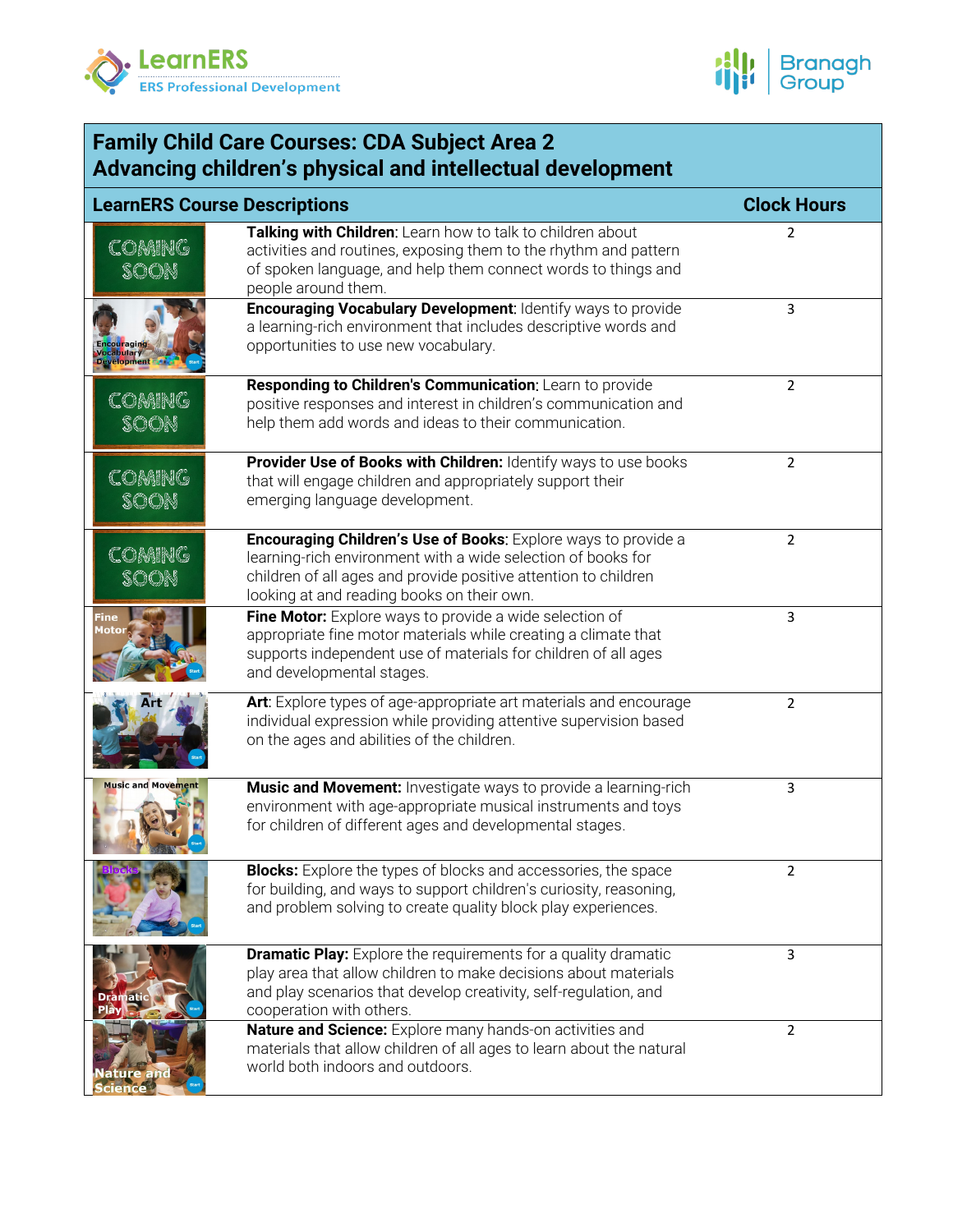



| <b>Math and</b><br><b>Number</b> | Math and Number: Learn how to create a playful environment for<br>children using appropriate math materials that help shape and<br>build their mathematical thinking.                                              |   |
|----------------------------------|--------------------------------------------------------------------------------------------------------------------------------------------------------------------------------------------------------------------|---|
|                                  | <b>Appropriate Use of Screen Time: Identify how to use electronic</b><br>media in ways that support children's learning.                                                                                           |   |
| COMING<br>SOON                   | Gross Motor: Identify types of appropriate gross motor space<br>and equipment and learn the importance of your interactions to<br>support instruction and supervision for infants through school-<br>age children. | 3 |
| COMING<br>SOON                   | Free Play: Learn how to create a free play environment where<br>children make choices, follow their interests, are socially<br>interactive, and explore ideas that are appropriate for their age.                  |   |